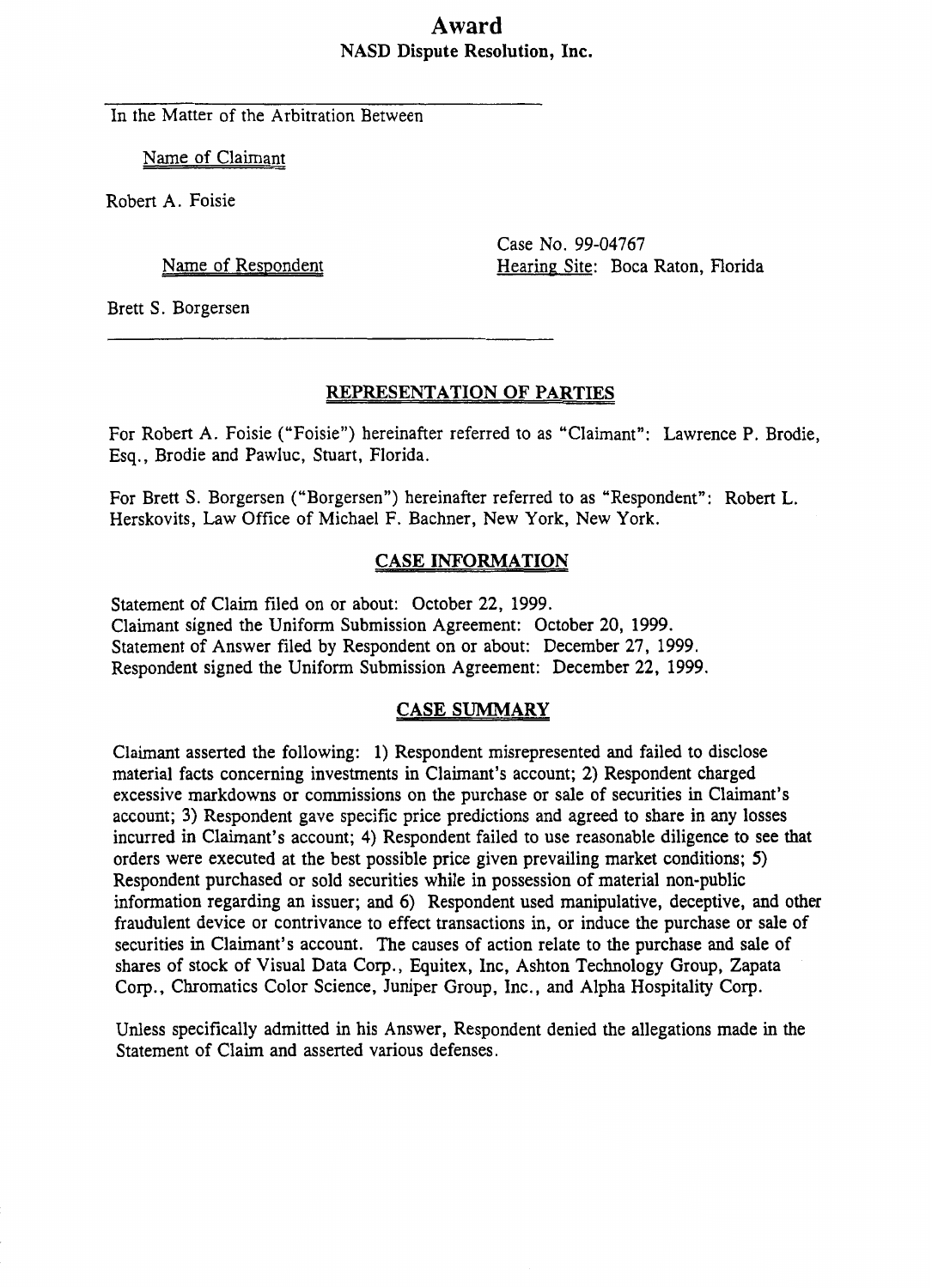## **RELIEF REOUESTED**

Claimant requested compensatory damages of \$108,154.40, plus interest, punitive damages, attorney's fees, the costs of this proceeding and such other relief as is deemed just and proper.

Respondent requested that all claims be dismissed in their entirety and that all references to this matter be expunged from the NASD Central Registration Depository ("CRD") record of Respondent Borgersen and that all references to the arbitration be expunged from Respondent Borgersen's Form **U-4.** In addition, Respondent requested that the costs of arbitration be assessed against Claimant.

## **OTHER ISSUES CONSIDERED AND DECIDED**

On October 8, 2001, NASD Dispute Resolution, Inc. was informed that Respondent Bluestone Capital Partners, LP had filed for protection under Chapter **7** of the United States Bankruptcy Code. Therefore, all proceedings were stayed with regard to Bluestone Capital Partners, LP and the arbitration panel made no determinations with regard to Bluestone Capital Partners, LP.

The parties agreed that the Award in this matter may be executed in counterpart copies.

# **AWARD**

After considering the pleadings, the testimony and evidence presented at the hearing, and the post-hearing submissions (if any), the undersigned arbitrators (the "Panel") has decided in full and final resolution of the issues submitted for determination as follows:

Claimant's claims are denied in their entirety.

Respondent's request for attorney's fees is granted pursuant to NASD Notice to Members *99-*  90, Article **VIIJ.** Claimant is liable and shall pay to Respondent Borgersen attorney's fees in amount of **\$1,OOO.o0.** 

Claimant is liable and shall pay to Respondent the **sum** of **\$378,87** representing reimbursement of a charge incurred for a background investigation of Claimant through Fidelifacts.

**Any** and all other requests for relief not specifically addressed herein, including Claimant's request for punitive damages, are denied.

The Panel recommends the expungement of all references to the above captioned arbitration from Respondent Borgersen's registration records maintained by the NASD Central Registration Depository ("CRD") and Respondent Borgersen's Form U-4, with the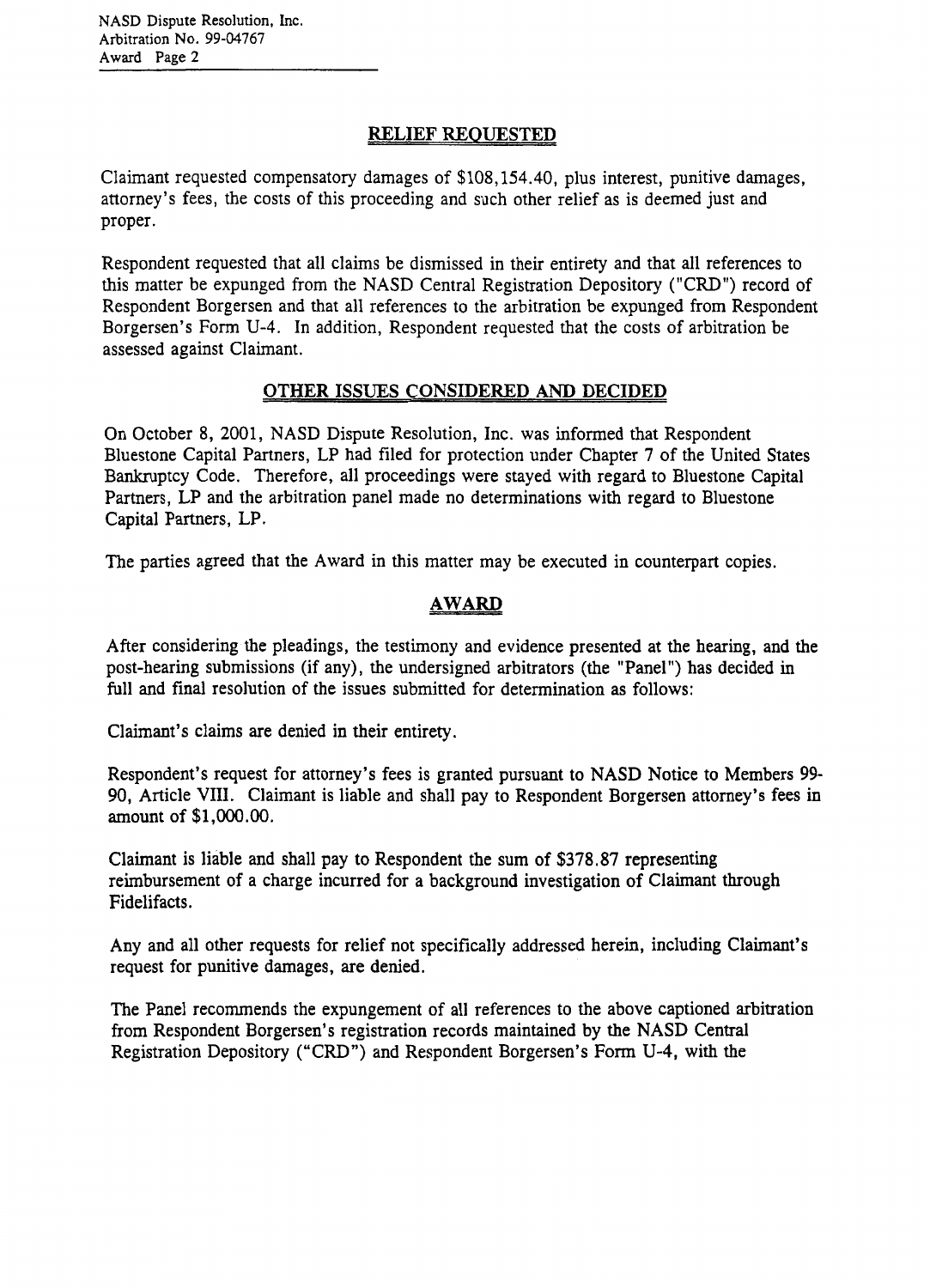**NASD Dispute Resolution,** Inc. **Arbitration No.** *99-04767*  **Award Page** 3

understanding that pursuant to **NASD** Notices to Members 99-09 and 99-54, Respondent Borgersen must obtain confirmation from a court of competent jurisdiction before the CRD will execute the expungement directive.

## **FEES**

Pursuant to the NASD Code of Arbitration Procedure (the "Code"), the following fees are assessed:

#### **Filing Fees**

NASD Dispute Resolution, Inc. will retain or collect the non-refundable filing fees for each claim:

Initial claim filing fee  $= $300.00$ 

#### **Adiournment Fees**

Adjournments requested during these proceedings:

March 14 - 15, 2001, adjournment requested jointly by Claimant and Respondent. The adjournment fee of \$1,125.00 is assessed to Claimant.

#### **Forum Fees and Assessments**

The panel has the authority to assess forum fees for each hearing session conducted. **A**  hearing session is any meeting between the parties and the arbitrators, including a pre-. hearing conference with the arbitrators, that lasts four (4) hours or less. Fees associated with these proceedings are:

| One (1) Pre-hearing session with Panel $x$ \$1,125.00<br>Pre-hearing conference: June 29, 2000 |                  | $=$ \$1,125.00<br>1 session |
|------------------------------------------------------------------------------------------------|------------------|-----------------------------|
| Two $(2)$ Hearing sessions x \$1,125.00                                                        |                  | $=$ \$2,250.00              |
| Hearing Date:                                                                                  | October 31, 2001 | 2 sessions                  |
| Total Forum Fees                                                                               |                  | $=$ \$3,375.00              |

The panel has assessed the total forum fees of \$3,375.00 to Claimant.

#### **Administrative Costs**

Administrative costs are expenses incurred due to a request by a party for special services including, but not limited to, additional copies of arbitrator awards beyond those provided without charge, copies of audio transcripts, retrieval of documents from archives, interpreters, and security.

No administrative costs were incurred during these proceedings.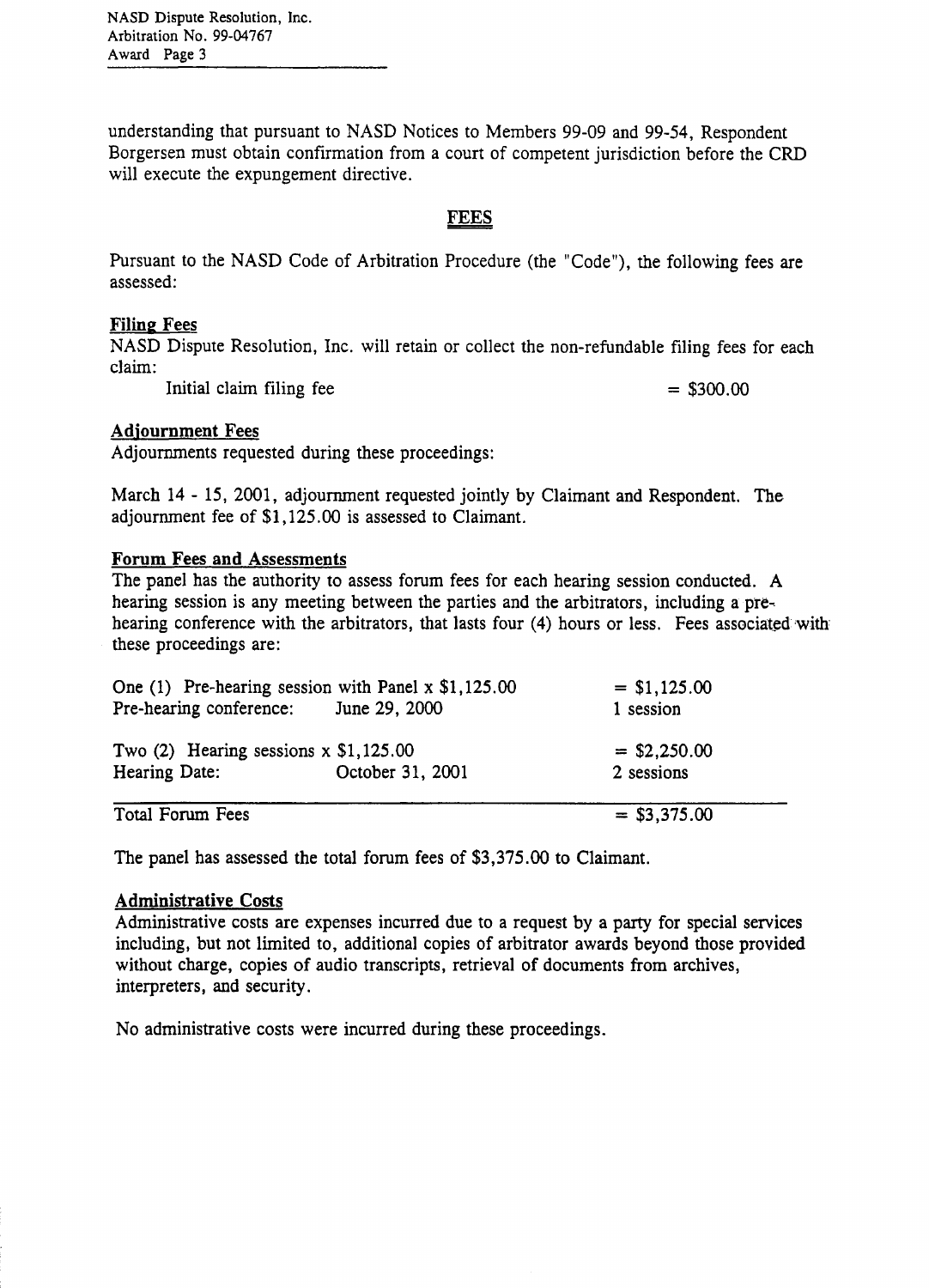**NASD Dispute** Resolution, Inc. **Arbitration No. 99-04767 Award Page 4** 

## **Fee Summary**

| Claimant be and hereby is solely liable for: |                |
|----------------------------------------------|----------------|
| Initial Filing Fee                           | $=$ \$ 300.00  |
| Adjournment Fee                              | $=$ \$1,125.00 |
| Forum Fees                                   | $=$ \$3,375.00 |
| <b>Total Fees</b>                            | $=$ \$4,800.00 |
| Less payments                                | $=$ \$2,450.00 |
|                                              |                |

All balances are due and payable to NASD Dispute Resolution, Inc. immediately upon receipt of the Award by the parties pursuant to Rule 10330(g) of the Code.

## **ARBITRATION PANEL**

*Hugh N. Fryer, J. D. George L. Davis David Barth, CFA* 

## **Concurring Arbitrators' Sipnatures**

 $/s/$ 

Hugh N. Fryer, J.D. Public Arbitrator, Presiding Chair

/s/ George L. Davis Public Arbitrator

Signature Date

Signature Date

*/SI* 

David Barth, CFA Non-Public Arbitrator

December **10.** 2001 Date of Service (For NASD-Dispute Resolution office use only)

Signature Date

*Public Arbitrator, Presiding Chair*  - *Non-Public Arbitrator* 

Balance Due NASD Dispute Resolution, Inc.  $= $2,350.00$ 

- *Public Arbitrator*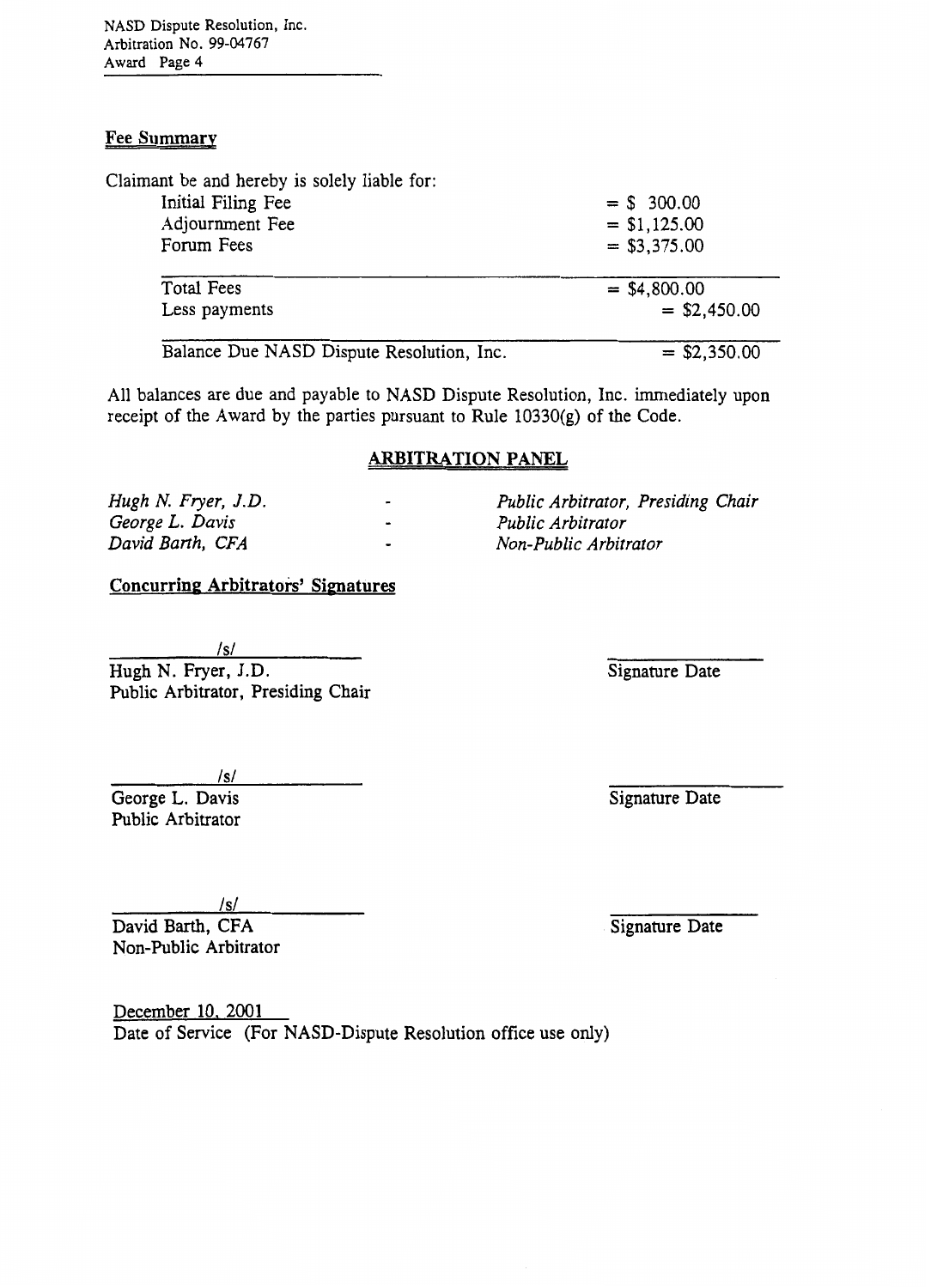#### <u>J'ee Summary</u>

Claimant be and hereby is solely liable for:

| Initial Fling Fee                         | $=$ \$ 300.00  |
|-------------------------------------------|----------------|
| Adjournment Fee                           | $=$ \$1,125.00 |
| Forum l'oes                               | $=$ \$3,375.00 |
| Total Fees                                | $= $4,800.00$  |
| Less payments                             | $=$ \$2,450.00 |
| Balance Due NASE Dispute Resolution, Inc. | $=$ \$2,350.00 |

/ Il balances art due and payable to NASD Dispute Resolution, Inc. immediately upon r reint of the Award by the parties pursuant to Rule 10330(g) of the Code.

 $\ddot{\phantom{1}}$ 

 $\ddot{\phantom{0}}$ 

 $\blacksquare$ 

## **ARBITRATION PANEL**

 $I'ugh N. Fryer, J.D.$ Ceorge L. Davis I avid Barth, CFA

Concurring At bitrators' lignatures

 $1$   $\overline{\text{ABC}}$  N. Fryer,  $0.\overline{\text{D}}$ .

I ublic Arbitrator, Presiding Chair

Public Arbitrator, Presiding Chair Public Arbitrator Non-Public Arbitrator

 $\frac{2}{5} - 6 - 0$ 

Cicorge L. Davis I ublic Arbitrator

Signature Date

I avid Barth, CFA **Mon-Public Art itrator** 

Signature Date

I ate of Service (For NASD-Dispute Resolution office use only)

Received 12-08-01 05:28pm

From-E614177994

TO-FRYER & ROSS

Page 05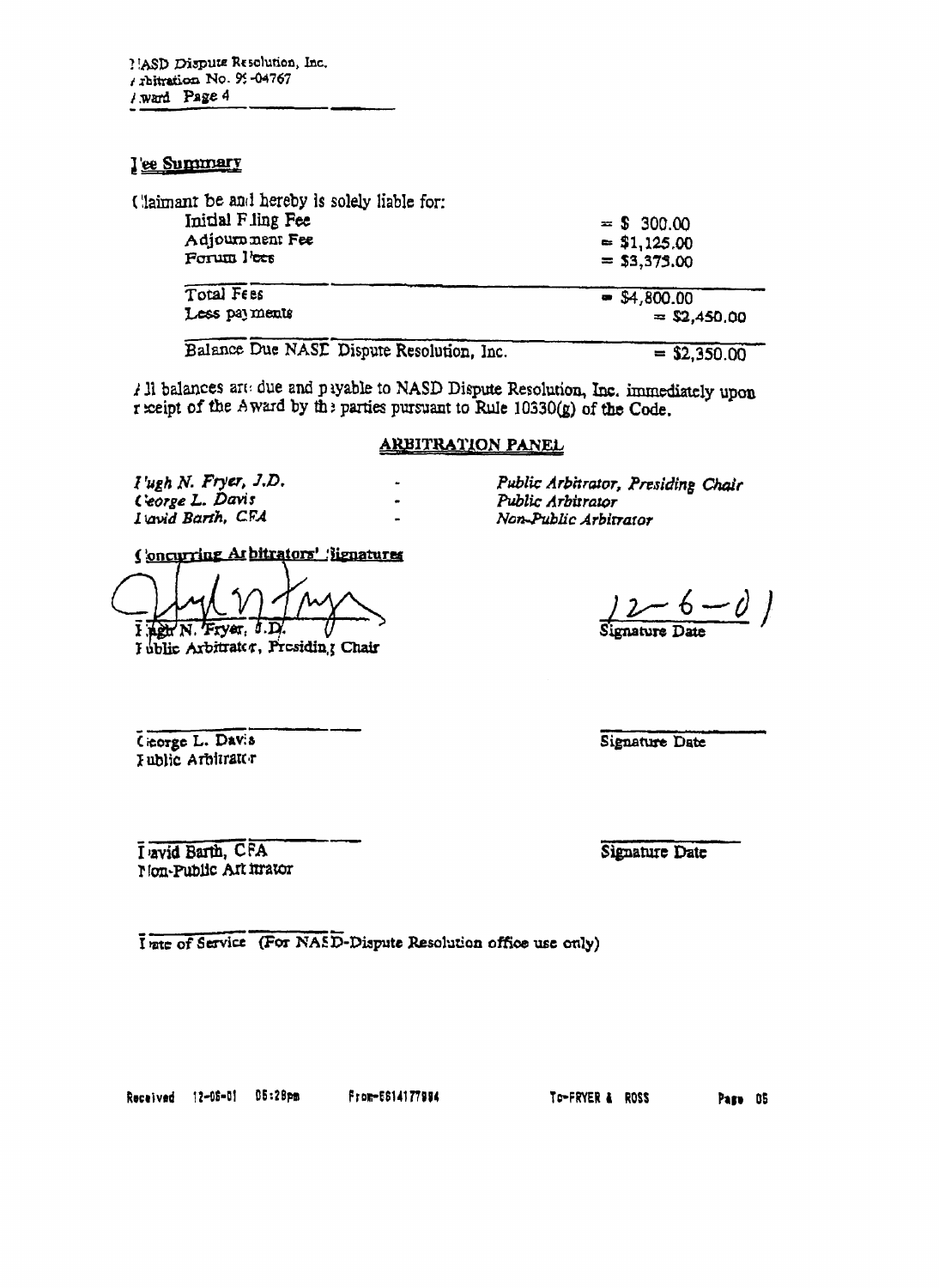VASD Dispute Resolution. Inc. Arbitration No. 59-04767 Award Page 4

#### **ce Summary**

| Claimant be and hereby is solely liable for: |                |
|----------------------------------------------|----------------|
| Initial Filing Fee                           | $=$ \$ 300.00  |
| Adjours ment Fee                             | \$1,125.00     |
| Forum Fees                                   | $=$ \$3,375.00 |
| Total Fres                                   | $=$ 54,800.00  |
| Less payments                                | $=$ \$2,450.00 |
| Balance Due NASI Dispute Resolution, Inc.    | $=$ \$2,350.00 |

7.11 balances are due and payable to NASD Dispute Resolution, Inc. immediately upon receipt of the Award by the parties pursuant to Rule 10330(g) of the Code.

 $\ddot{\phantom{1}}$ 

 $\ddot{\phantom{a}}$ 

 $\overline{a}$ 

#### ARBITRATION PANEL

Fugh N. Fryer, J.D. Ceorge L. Davis Lavid Barth, C.S.A.

Public Arbitrator, Presiding Chair

- Public Arbitrator
- Non-Public Arbitrator

Concurring Arbitrators' Signatures

Fugh N. Fryer, J.D. Fiblic Arbitrater, Presidin Chair

Ceorge L. Davis Piblic Arbitrator

Signature Date

Signature Date

David Barth, Cl'A Non-Public Arbitrator Signature Date

Due of Service (For NAS). Dispute Resolution office use only)